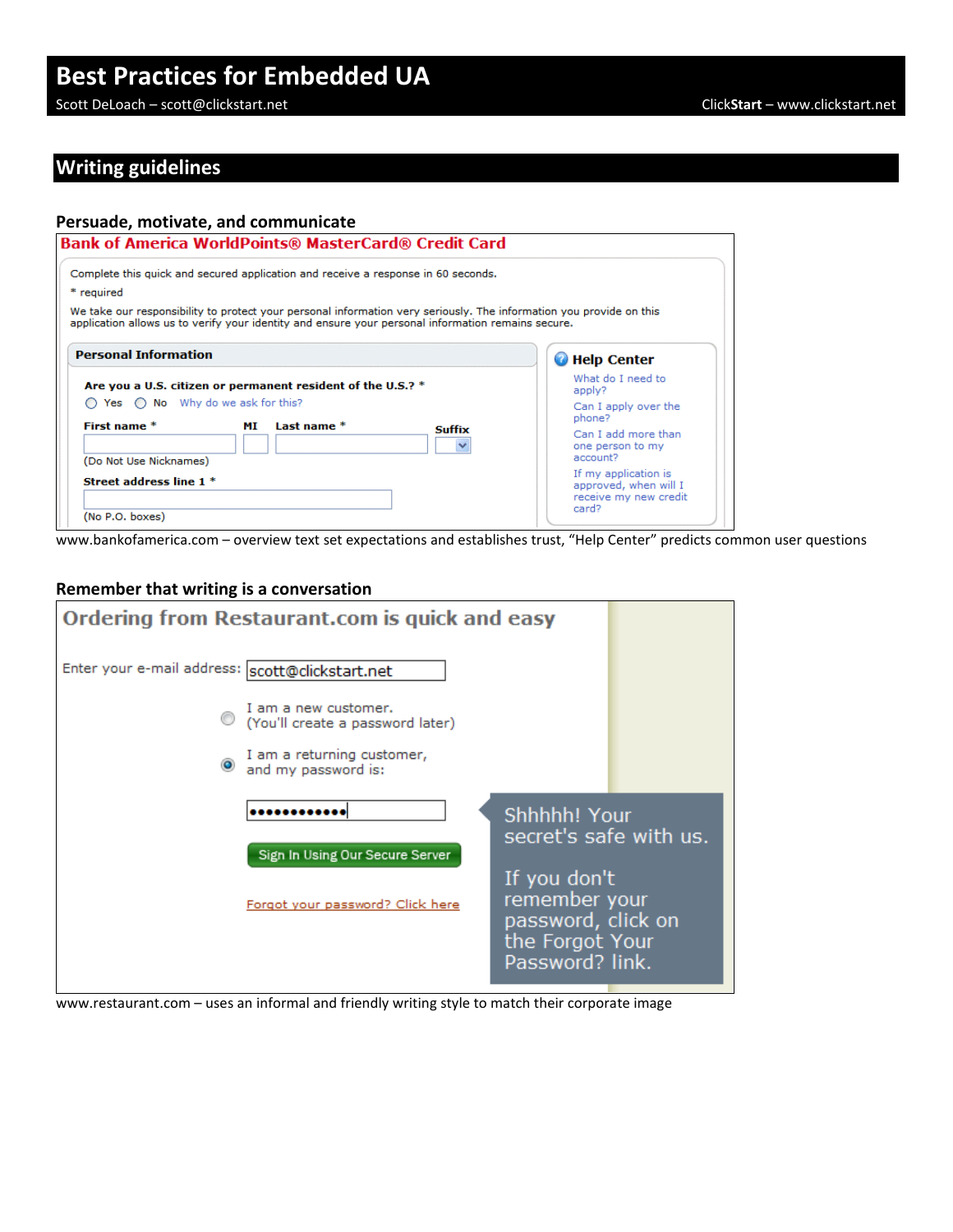#### **Integrate content from other sources**

| FTP LOG SERVER DEBUG<br><b>SEARCH</b><br><b>SITE REPORTS</b><br><b>REFERENCE</b>                                                                                                                                                                            | ▼≡ |
|-------------------------------------------------------------------------------------------------------------------------------------------------------------------------------------------------------------------------------------------------------------|----|
| Book: O'REILLY HTML Reference<br>Tag:                                                                                                                                                                                                                       |    |
| Welcome to the Reference panel. This panel provides reference information for various languages<br>and topics that apply to Dreamweaver, including Accessibility, ASP, ASP.NET, CFML, CF Functions,<br>CSS, HTML, JavaScript, JSP, PHP, SOL, XML, and XSLT. |    |
| To get reference information for the current selection in the Code view, ensure that Syntax<br>Coloring is on, then perform one of the following:                                                                                                           |    |
| • Click the Reference button on the Toolbar<br>• Right-click (Windows) or Control-click (Macintosh) the selection and choose Reference<br>. Press the F1 function key                                                                                       |    |

Dreamweaver CS5 – includes content from O'Reilly guides

# **User feedback guidelines**

#### **Allow users to add comments**

| <b>Community Content Add</b>                                                                                                                                                                                                                                        | FAO     |
|---------------------------------------------------------------------------------------------------------------------------------------------------------------------------------------------------------------------------------------------------------------------|---------|
| z-index                                                                                                                                                                                                                                                             |         |
| If you are finding it hard to understand z-index it may be because you are confused by IE's poor implementation. They<br>mention "This feature requires Microsoft Internet Explorer 4.0 or later" but really <ie8 bugs.<="" has="" th="" z-index=""><td></td></ie8> |         |
| http://therealcrisp.xs4all.nl/meuk/IE-zindexbug.html                                                                                                                                                                                                                |         |
|                                                                                                                                                                                                                                                                     | History |
| 9/11/2009<br><b>Tim Snadden</b>                                                                                                                                                                                                                                     |         |
| Microsoft                                                                                                                                                                                                                                                           |         |

msdn.microsoft.com – allows users to add comments, even if they highlight bugs

## **Provide other UA options**

| <b>ENTER INFORMATION</b>                                                                                                                                         |                                      | <b>REVIEW INFORMATION</b>                                                                                                | <b>APPLICATION COMPLETE</b> |                                       |                                                                              |
|------------------------------------------------------------------------------------------------------------------------------------------------------------------|--------------------------------------|--------------------------------------------------------------------------------------------------------------------------|-----------------------------|---------------------------------------|------------------------------------------------------------------------------|
| PREMIER REWARDS GOLD CARD FROM AMERICAN EXPRESS                                                                                                                  |                                      |                                                                                                                          |                             | * Required $\Box$ Print $\Box$ Secure |                                                                              |
| Already a Cardmember? If yes, the application will be shorter.                                                                                                   |                                      | $\circ$ Yes $\circ$ No                                                                                                   |                             |                                       |                                                                              |
| First Name:*<br>Middle Initial:<br>Home Street Address:*<br>Home Zip Code:*<br>Do you:*<br>Date of Birth <sup>+*</sup>                                           | $\degree$ Own? $\degree$ Rent?<br>MM | Last Name:*<br>Name on Card:*<br>Home Apt/Suite#:<br>Home Phone Number:*<br>E-mail Address:*<br>Social Security Number:* |                             |                                       | No Thanks X<br>Have a question?                                              |
| Employer Name:<br>Employer City:<br>If under the age of 21, provide total annual salary and other income you receive. All applicants: Alimony, child support, or |                                      | Employer Phone Number:<br><b>Employer State:</b>                                                                         | Choose One                  | $\overline{\phantom{a}}$              | We can answer<br>it right now.<br><b>TALK BY PHONE</b><br><b>CHAT ONLINE</b> |
| separate maintenance need not be revealed if you do not wish to rely upon it.<br>Annual Household Income:* \$                                                    | œ                                    | Income Source:*                                                                                                          | Choose One                  | ▼                                     |                                                                              |

www.americanexpress.com – provides chat and phone options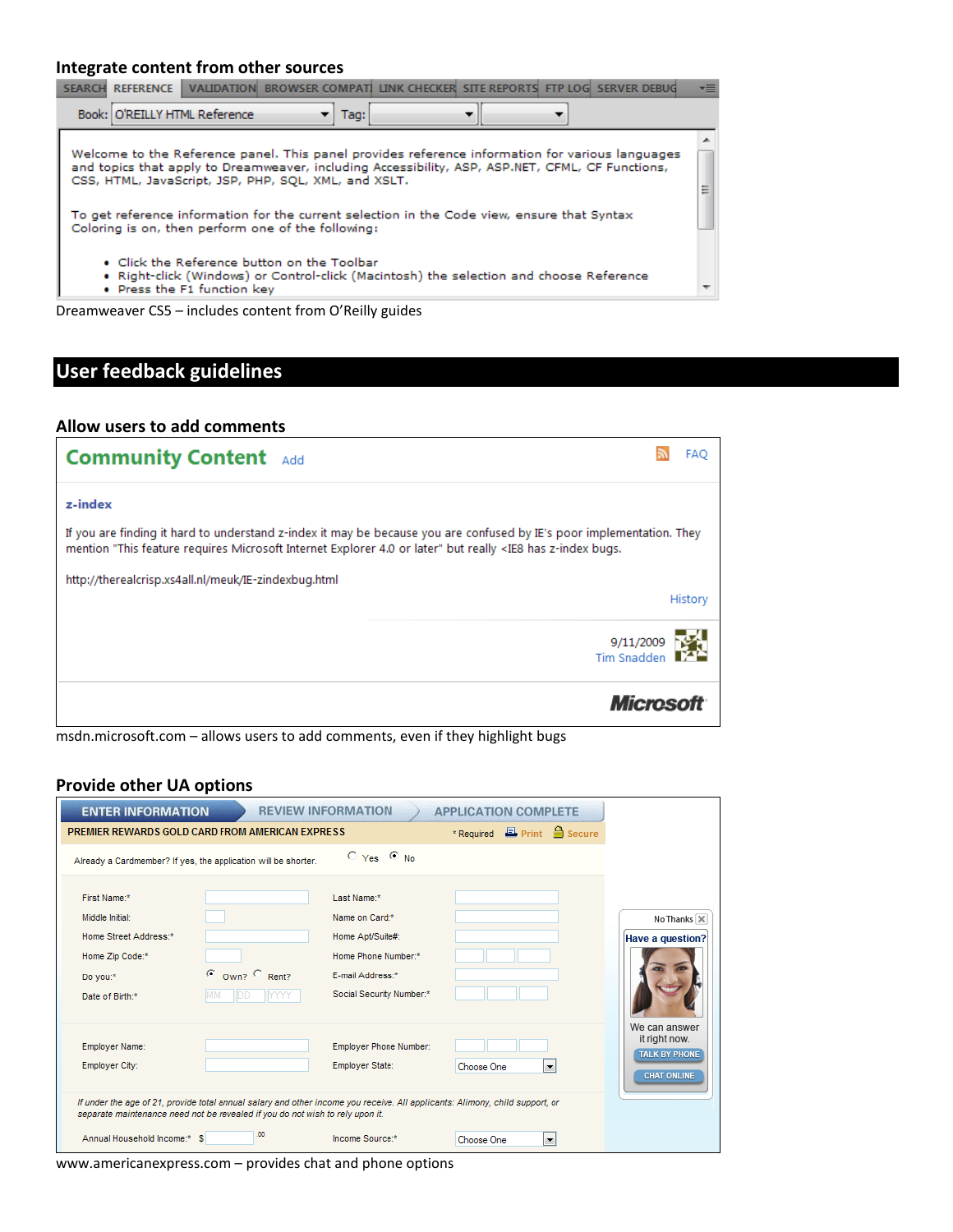

www.download.com – provides instructional videos while users download applications

### **Request feedback**

| <b>Feedback</b> |                                            |   | $\mathbf x$ |
|-----------------|--------------------------------------------|---|-------------|
|                 | Tell us about your experience              |   |             |
|                 | Did the page load quickly?<br>Yes C No C   |   |             |
|                 | Do you like the page design?<br>Yes C No C |   |             |
|                 | How useful is this topic?                  |   |             |
|                 |                                            |   |             |
| ⋒               |                                            | € |             |
| Tell us more    |                                            |   |             |
|                 |                                            |   |             |
|                 |                                            |   |             |
|                 |                                            |   | Send        |

msdn.microsoft.com – provides a link for users to comment on UA topics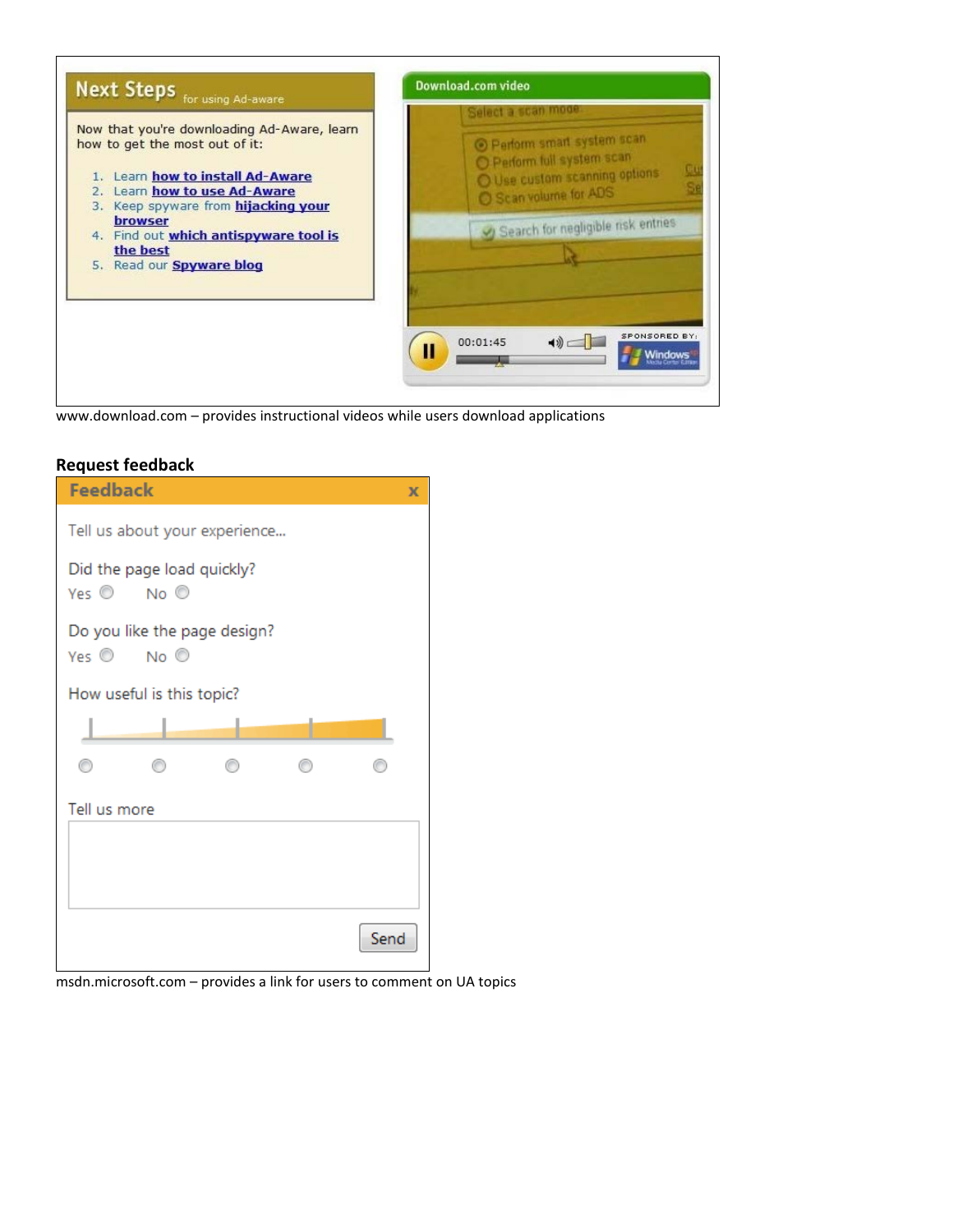## **Rank popular topics**

|       | Latest in Support                                  |  |  |
|-------|----------------------------------------------------|--|--|
|       | <b>Popular Discussions</b>                         |  |  |
| $1 -$ | iPhone: Making calls when<br>overseas              |  |  |
| 2.    | Using iPod nano as<br>removable drive              |  |  |
| 3.    | AirPort Express: Need help<br>with setup/resetting |  |  |
| 4.    | iPhone: Best battery<br>recharging practices       |  |  |
| 5.    | iPod nano: Available memory<br>missing?            |  |  |
| 6.    | Mac OS X Mail: Unable to<br>send email             |  |  |
| 7.    | iTunes: Setting up multiple<br>libraries           |  |  |
|       | 8. iPod: Device not recognized                     |  |  |
|       | 9. iPhone: Syncing to two<br>computers             |  |  |
|       | 10. AirPort for Windows: Can't<br>see network      |  |  |
|       | Popular How-To's                                   |  |  |
|       | <b>Top Searches</b>                                |  |  |

www.apple.com – automatically ranks popular discussions, topics, and search terms

# **Customization guidelines**

### **Allow users to select a language**

|                                                                                                                                      |                                                                                                                                                                                                                                                          |                  | <b>D</b> Carnival.<br><b>FUN FOR ALL. ALL FOR FUN."</b>                             |
|--------------------------------------------------------------------------------------------------------------------------------------|----------------------------------------------------------------------------------------------------------------------------------------------------------------------------------------------------------------------------------------------------------|------------------|-------------------------------------------------------------------------------------|
| ВЫБЕРИТЕ ЯЗЫК<br><b>F</b><br>Select Language<br>На других языках имеются<br>только инструкции по входу в<br>систему<br>Обзор тарифов | Вход в систему<br>Имя пользователя:<br>Введите инициал своего имени,<br>фамилию и номер каюты (без<br>пробелов)<br>Не можете найти имя<br>пользователя?<br>Пример: К примеру, Джону Смиту<br>(John Smith) из каюты 1304<br>необходимо ввести: ismith1304 | <b>FREE ZONE</b> | Посещение данных сайтов<br>бесплатно в течение CARNIVAL<br><b>CRUISE LINE MUHYT</b> |

www.carnival.com – allows user to translate content

Back to English | Translate to Arabic | Translate to French | Translate to Russian و36 مكتبا (10 المطي ، 26 دولية) ، أكثر من 900 المحطات المحلية التابعة لها ، والعديد من التبكات الإقليمية واللغات الأجنبية في جميع أنحاء العالم. أنلي نجاح التبكة قطب حمني النية من تيد تيرنر مؤسس ومهدت الطريق لاكتساب تكتل تايع وورنر في نهاية المطاف من تيرنر الأبث ركان أول الفارسي حرب الخليج في عام 1991 حدثًا فاصلا لسَّبكة سي ان فَقرت سَّبكة الماضية "الثَّلاثة الكبار" السّبكات الأمير كبة للمرة الأولى في ناريخها ، ولوس انجليس

img.labnol.org/files/translation.html – uses Google's AJAX Language API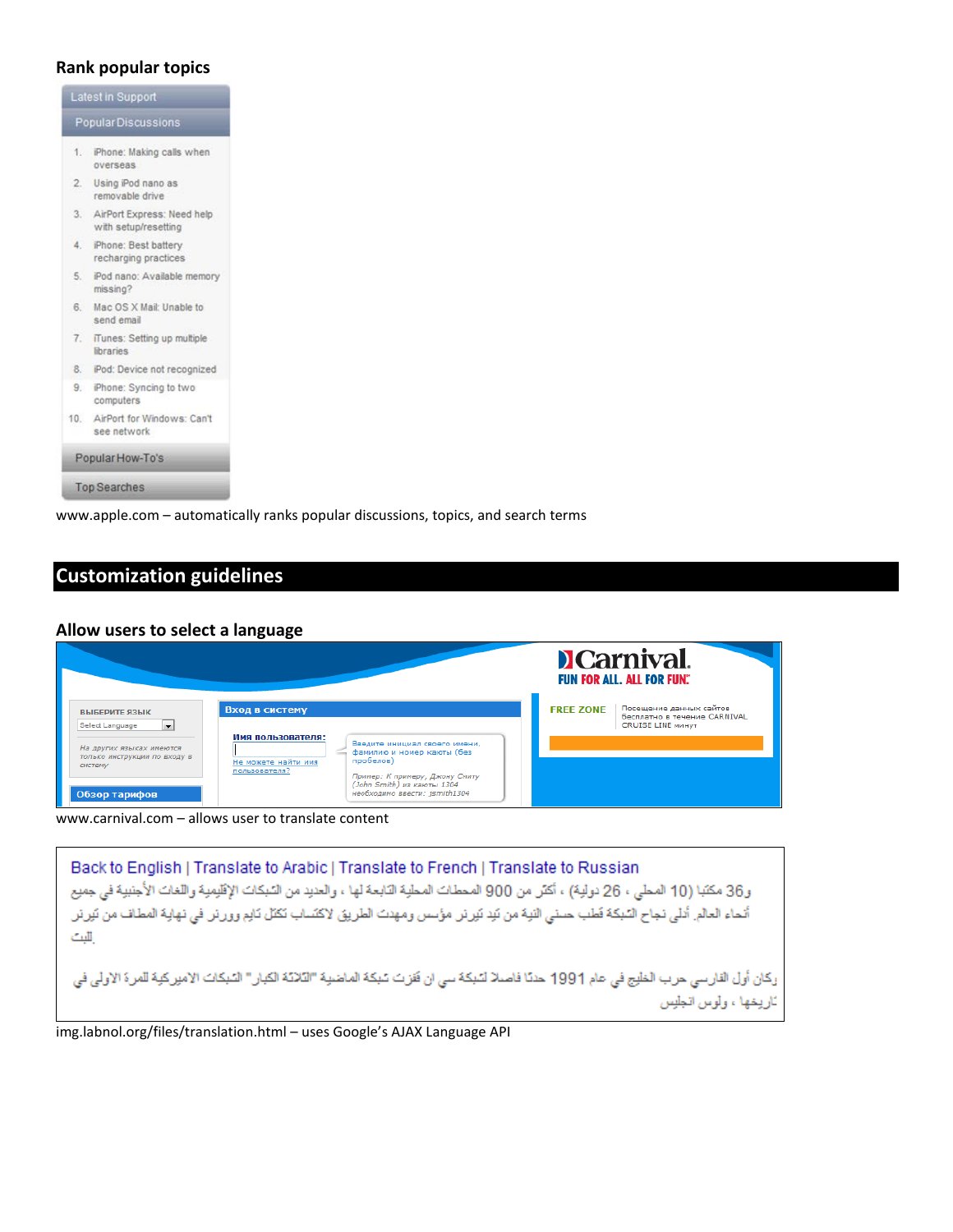### **Allow users to ask their own questions**



www.washingtonpost.com – uses a third-party application (Apture) to provide additional information

#### **Allow users to reuse content**

| madcan<br><b>N C X</b> Quick search                                                                               |
|-------------------------------------------------------------------------------------------------------------------|
| You are here: Welcome                                                                                             |
| 阳因量<br>0<br><b>W</b> Tweet                                                                                        |
| Welcome to the MadCap Software Knowledge Base                                                                     |
| MadCap Software's Knowledge Base will be used for any issues related to all released versions of our<br>software. |
| kb.madcapsoftware.com – provides links to post content on Facebook or Twitter, save to favorites, or print        |

# **Allow users to turn off automatic user assistance**

| <b>Recent Purchases</b>               |              |                                                                                |
|---------------------------------------|--------------|--------------------------------------------------------------------------------|
| <u>gera161</u> (192 छै)               | \$28,000,000 | Leave Feedback                                                                 |
| Private Caribbean Island (7976508038) |              | See more actions you can<br>take on this listing.<br>Don't show me this again. |

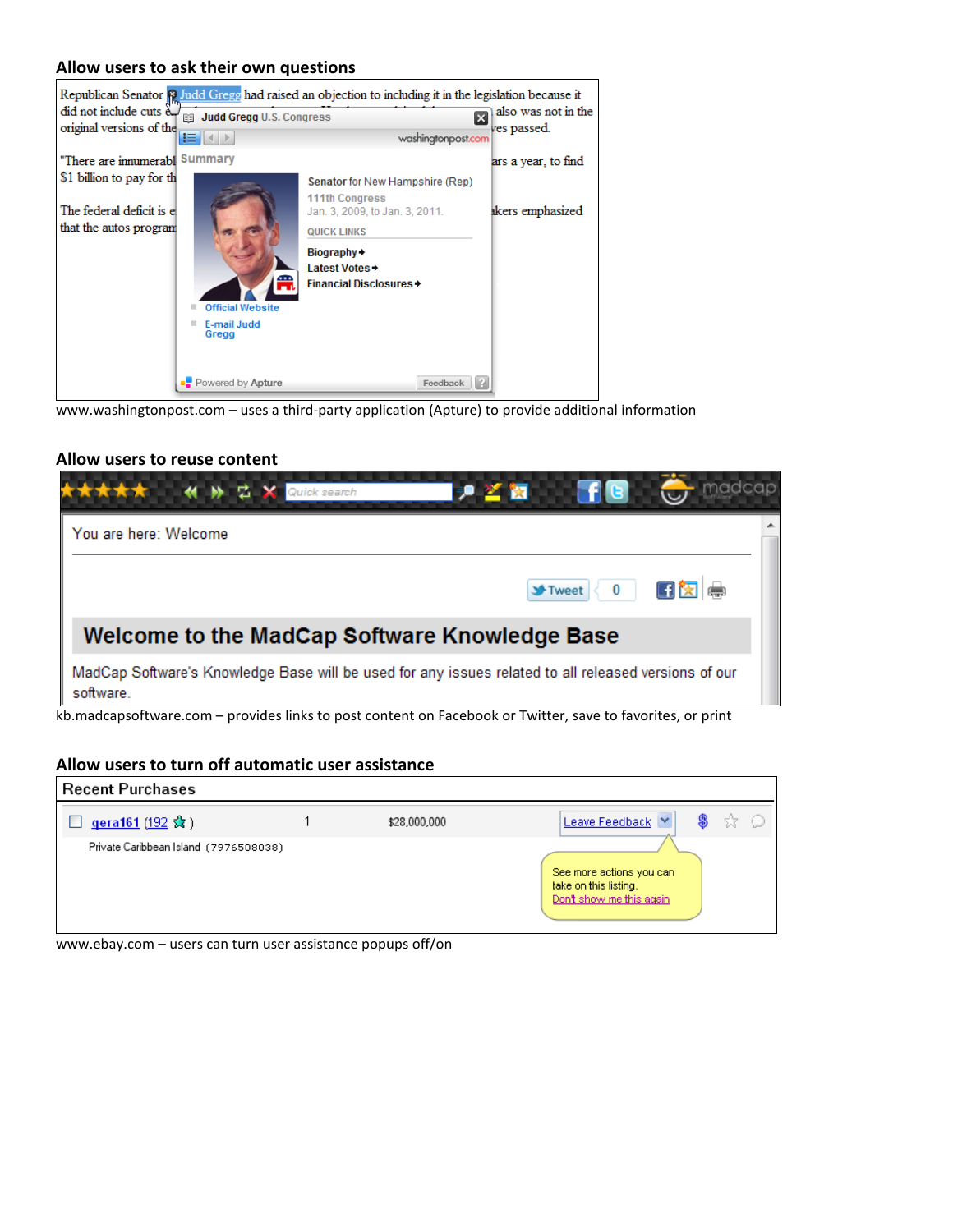# **User learning guidelines**

#### **Encourage success**

|                           | Password: 000000000000                                                                       |  |
|---------------------------|----------------------------------------------------------------------------------------------|--|
|                           | Six-character minimum with no spaces<br>Learn how to create a strong, memorable<br>password. |  |
| <b>Password strength:</b> | Medium                                                                                       |  |

explore.live.com – Windows Live uses UA link wording to encourage users to learn

#### **Encourage exploration**

| <b>Flights</b><br>✓   | Your KAYAK Usage                                                                                            |
|-----------------------|-------------------------------------------------------------------------------------------------------------|
| <b>Filter Results</b> | 50%<br>Expert                                                                                               |
| <b>Hotels</b><br>✓    | It looks like you have used only 4 of our top 9 features.                                                   |
| <b>KAYAK Mobile</b>   |                                                                                                             |
| <b>My Trips</b>       | Spend a few minutes to learn about the other features now, to better<br>help you find awesome travel deals. |
| <b>Price Alerts</b>   |                                                                                                             |
| <b>Share</b>          |                                                                                                             |
| <b>Explore</b>        |                                                                                                             |
| Cars                  |                                                                                                             |

www.kayak.com – encourages users to become "Kayak experts"

#### **Challenge users**



qlc.intuit.com – encourages users to test their knowledge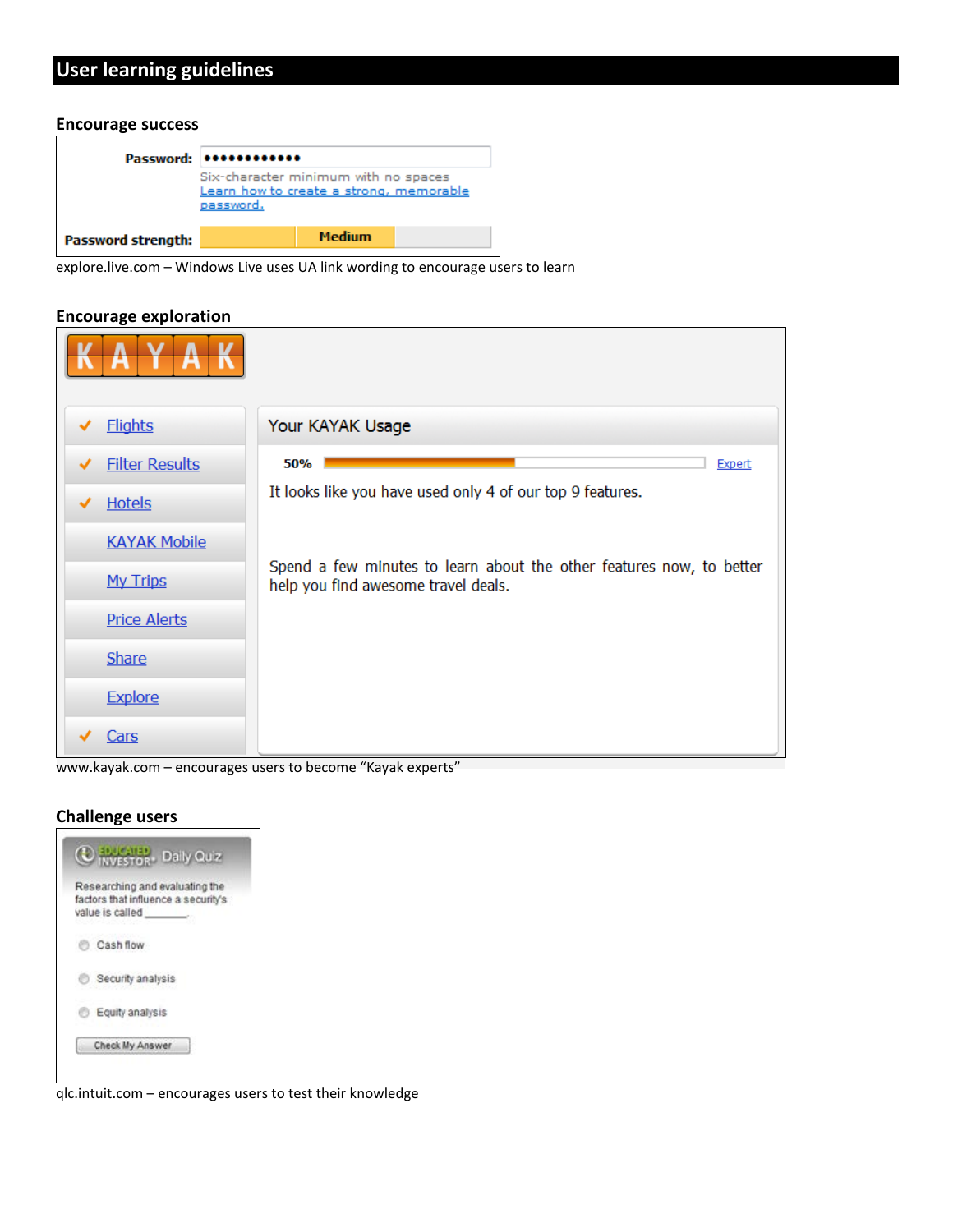# **HTML5 techniques**

I will demonstrate these techniques during the session.

### **Adding subtitles to instructional videos**

You can use Jan Gerber's jQuery-based script to match an srt subtitle document to an HTML5 video.

```
<script type="text/javascript" src="jquery.js"></script>
<script type="text/javascript" src="jquery.srt.js"></script>
<video src="video.ogv" type="video/mp4" id="video" controls></video>
<div class="srt" data-video="video" data-srt="subtitles.srt" />
```
## **Editing content**

You can use the contenteditable attribute to allow users to change content.

<p contenteditable="true">Beckenbauer is the best soccer player of all time.</p>

### **Saving content**

You can use the WebStorage API to save the user-provided content.

```
<form name=myForm>
  <p><label>First Name: <input name=fName></label></p>
  <p><label>Last Name: <input name=lName></label></p>
  <input type=button value="Add Player" onclick="addPlayer()">
  <input type=button value="Get Player" onclick="getPlayer()">
  <input type=button value="Remove Player" onclick="removePlayer()">
  <table id=team></table>
  <p><label><input type=button value="Clear Team" onclick="clearAll()"></label></p>
</form> 
<script>
function addPlayer() {
 var fName = document.forms.myForm.fName.value; var lName = document.forms.myForm.lName.value;
  localStorage.setItem(fName,lName);
 showAll();
}
function getPlayer() {
 var fName = document.forms.myForm.fName.value; var lName = document.forms.myForm.lName.value;
  localStorage.getItem(fName,lName);
  document.forms.myForm.fName.value = fName; document.forms.myForm.lName.value = lName;
  showAll();
}
function removePlayer() {
  var fName = document.forms.myForm.fName.value;
  localStorage.removeItem(fName);
  showAll();
  document.forms.myForm.fName.value = ""; document.forms.myForm.lName.value = "";
}
function clearAll() { localStorage.clear(); showAll(); }
function showAll() {
var key = ""; var players = "<tr><th>First</th><th>Last</th></th></tr>\n";
 var i=0; for (i=0; i<=localStorage.length-1; i++) {
  key = localStorage.key(i); players += "<tr><td>"+key+"</td>\n<td>"+localStorage.getItem(key)+"</td></tr>\n";
  }
 if (players == "<tr><th>First</th><th>Last</th></tr>\n") { players += "<tr><td>empty</td>\n<td>empty</td></tr>\n"; }
  document.getElementById('team').innerHTML = players;
```
} </script>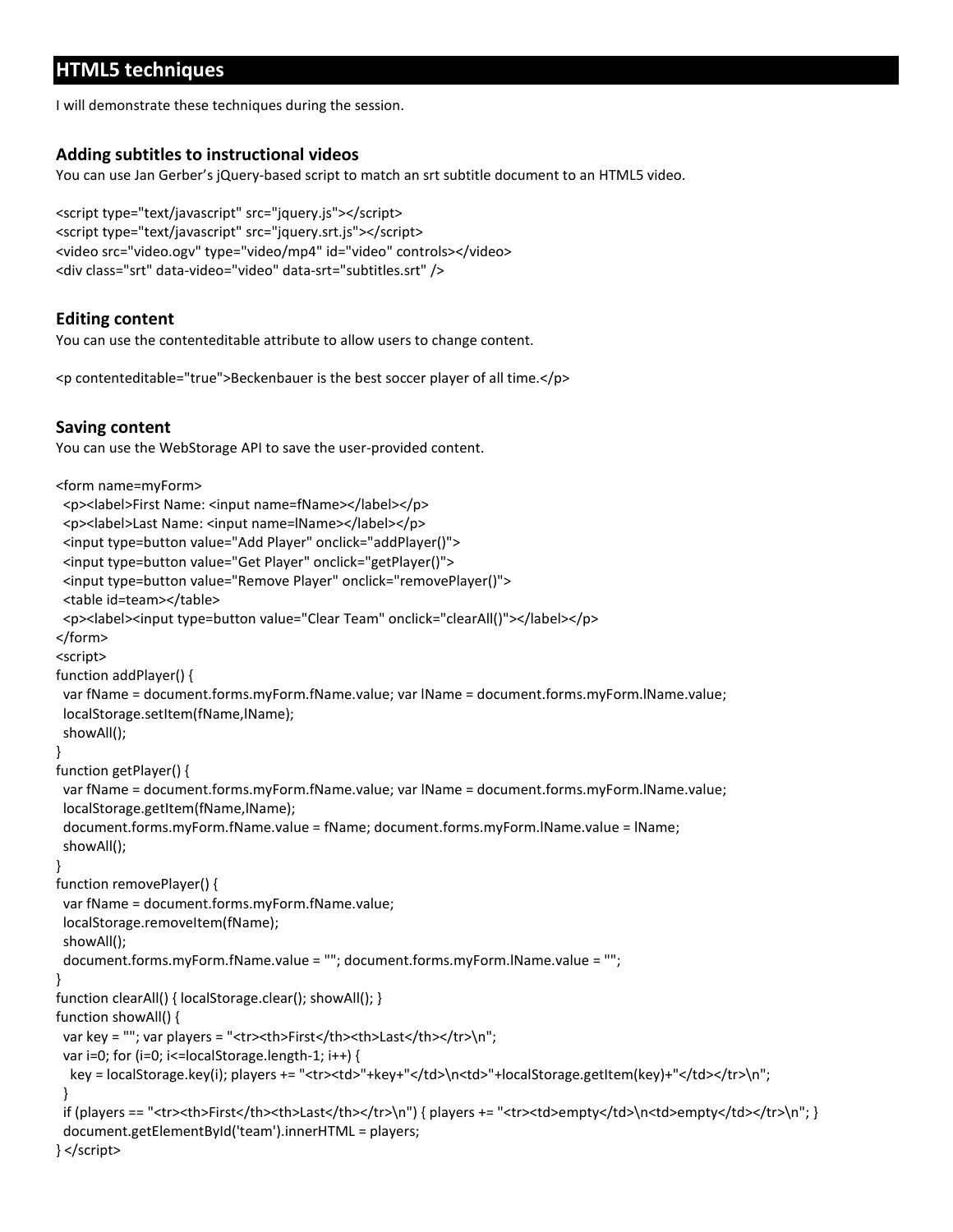### **Forms**

HTML5 provides numerous built-in user assistance options for forms.

#### **Requiring user input**

<label>First name <input name="fname" required> </label>

#### **Validating email addresses**

<input name="myEmail" type="email"> **Validating URLs** <input name="myURL" type="url">

#### **Validating custom form elements**

<label>SSN: <input pattern="[0-9]{9}" name="ssn" title="A social security number has nine digits." > </label>

11 11 is not in the format this page requires! A social security number has nine digits.

#### **Spellchecking user input**

<p spellcheck="true" contenteditable="true">type your favorite city here</p> City: <input type="text" spellcheck="true" >

| Rejkjavik |                |  |
|-----------|----------------|--|
|           | City: Rekjavik |  |

## **Examples**

**Windows applications** Dreamweaver CS5 MadCap Flare

#### **Websites**

www.bankofamerica.com www.restaurant.com msdn.microsoft.com www.americanexpress.com www.download.com www.apple.com www.carnival.com img.labnol.org/files/translation.html www.washingtonpost.com kb.madcapsoftware.com www.ebay.com explore.live.com www.kayak.com qlc.intuit.com www.html5tothepoint.com